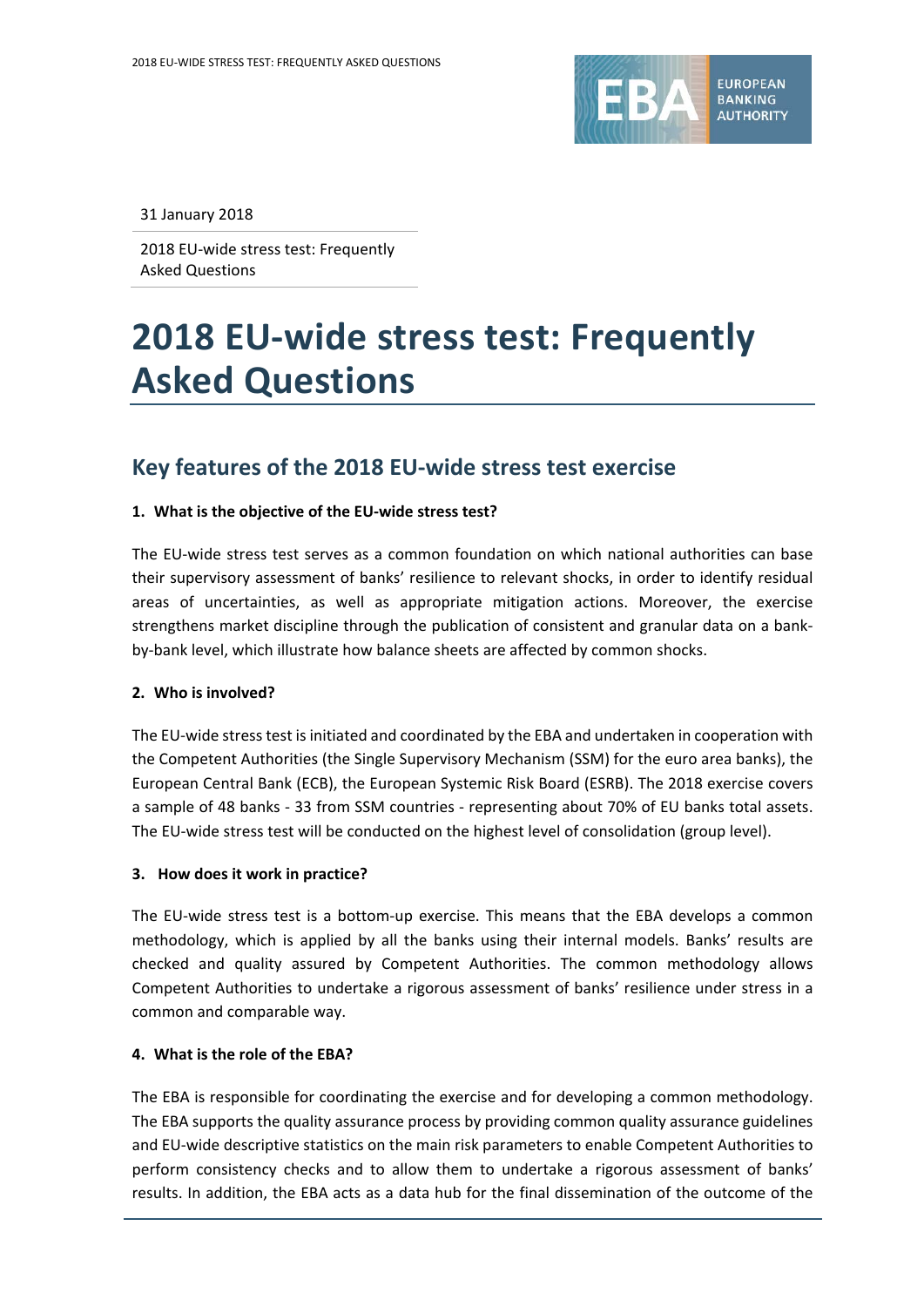

exercise, thus ensuring transparent and comparable disclosure of banks' results. Finally, the EBA plays a key role in ensuring effective communication and coordination between home and host authorities in the framework of colleges of supervisors.

# **5. What are the roles of other ECB, ESRB, the national Competent Authorities and the Single Supervisory Mechanism?**

The ESRB and the ECB, in close cooperation with Competent Authorities, the EBA and national central banks, are responsible for designing the adverse macroeconomic scenarios. The ECB also supplies the macroeconomic baseline scenario. Competent Authorities, including the Single Supervisory Mechanism for the euro area banks, are responsible for ensuring that banks correctly apply the common methodology developed by the EBA. In particular, Competent Authorities and the SSM are responsible for assessing the reliability and robustness of banks' assumptions, data, estimates and results. Furthermore, they are responsible for the quality assurance process as well as for the resulting supervisory actions.

#### **6. What is the timeline for the stress test?**

After the launch of the exercise, banks will proceed to estimate the impact of the adverse scenario on banks' balance sheets. Banks' results will be quality assured and challenged by the CAs. This can lead to resubmissions and possible additional iterations. The EBA expects to publish the results of the exercise by 2 November 2018.

# **Key Methodological Features**

## **7. What are the key features for the 2018 EU-wide stress test exercise?**

The exercise will be similar to the one conducted in 2016 and will be based on a bottom-up projection from banks subject to constraints and a static balance sheet approach. It will not include a defined pass/fail threshold. Competent Authorities will use the results of the exercise in the Supervisory Review and Evaluation Process (SREP). The main novelty of the 2018 exercise is the incorporation, for the first time, of the IFRS 9 accounting standards.

#### **8. How will the IFRS 9 affect the methodology?**

Banks starting to report under IFRS 9 in the first quarter of 2018 are requested to forecast credit impairments under the adverse scenario based on the expected credit loss framework of IFRS 9. Therefore, banks are requested to account for credit impairments not only for a 12-month perspective but also based on the lifetime credit losses.

## **9. How will the EBA ensure consistency between both Eurozone and non-Eurozone countries in the conduct of the exercise?**

The exercise is conducted across the EU. Therefore, its consistency relies on a rigorous assessment as well as on the comparability of data. To this end, two elements are crucial: (1) a common methodology and consistently applied constraints, such as a static balance sheet, which will provide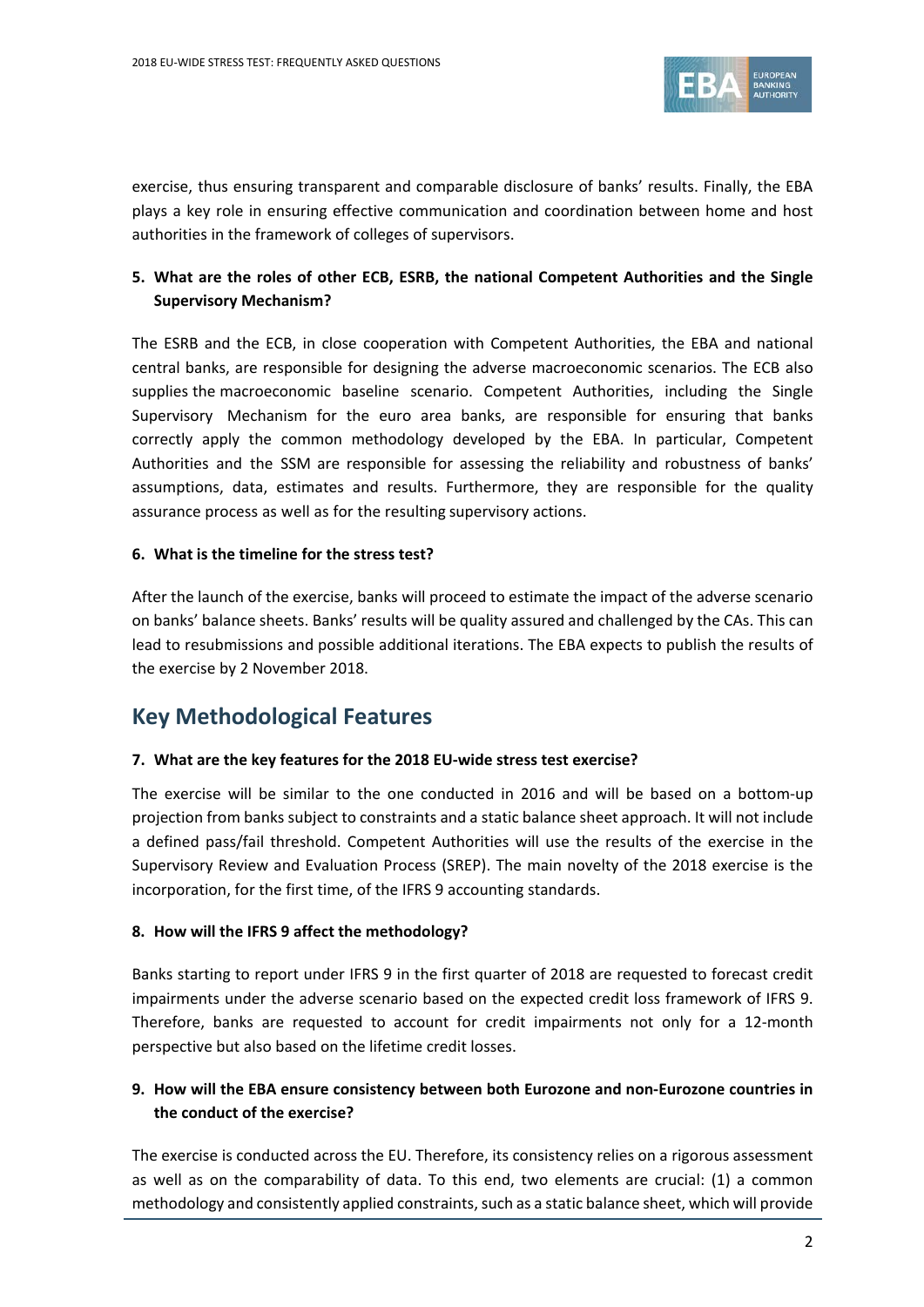

market participants and institutions with a common exercise to contrast and compare EU banks under adverse market conditions; (2) a common baseline and adverse macro-economic scenario. In addition, the EBA will provide comparative analysis at the end of the quality assurance process run by Competent Authorities and the bank results will be discussed in the framework of colleges of supervisors involving home and host authorities, as well as the EBA.

# **Stress Test Scenarios**

#### **10. How severe is the adverse scenario, compared to the previous exercises?**

The 2018 stress test shows a higher degree of severity compared to the 2014 and 2016 exercises. The deviation of the EU real GDP under the adverse scenario compared to the baseline is higher than the previous stress tests. Compared to the Comprehensive Capital Analysis and Review exercise run by the FED in 2017, the severity of the EBA stress test scenario falls between the adverse and severely adverse scenarios. The adverse scenario was designed in a well-balanced manner and in order to be internally consistent but also relevant for all jurisdictions. To this end, additional domestic real and financial shocks have been applied to some countries to increase the severity of the GDP deviation from the baseline so that the cumulative GDP growth under the adverse scenario is negative. However, these additional shocks are not intended to reflect any specific imbalance or any increase in the sensitivity of those countries to a given shock.

## **11. What are the key features of the adverse scenario?**

The banks have to apply the baseline and adverse scenarios defined as a combined result of the foreign demand shocks, financial shocks and domestic demand shocks in the EU. The most important shocks of the adverse scenario would lead to:

- a deviation of EU GDP from its baseline level by 8.3% in 2020, due to increased global uncertainty and changes in market participant expectations;
- an increase in unemployment of about 3.3 percentage points by 2020;
- a fall in the Harmonised Index of Consumer Prices (HICP) in the EU under the adverse scenario below the baseline level of 1.9% in 2020;
- a decrease in residential property prices by 27.7% below the baseline by 2020 and a cumulative fall in residential property prices over the scenario horizon about 19% at the EU aggregate level.

## **12. Does the adverse scenario cater for Brexit?**

The adverse scenario encompasses a wide range of macroeconomic risks that could be associated with Brexit. Elements of the baseline scenario already reflect the average of a range of possible outcomes from the United Kingdom's trading relationship with the European Union.